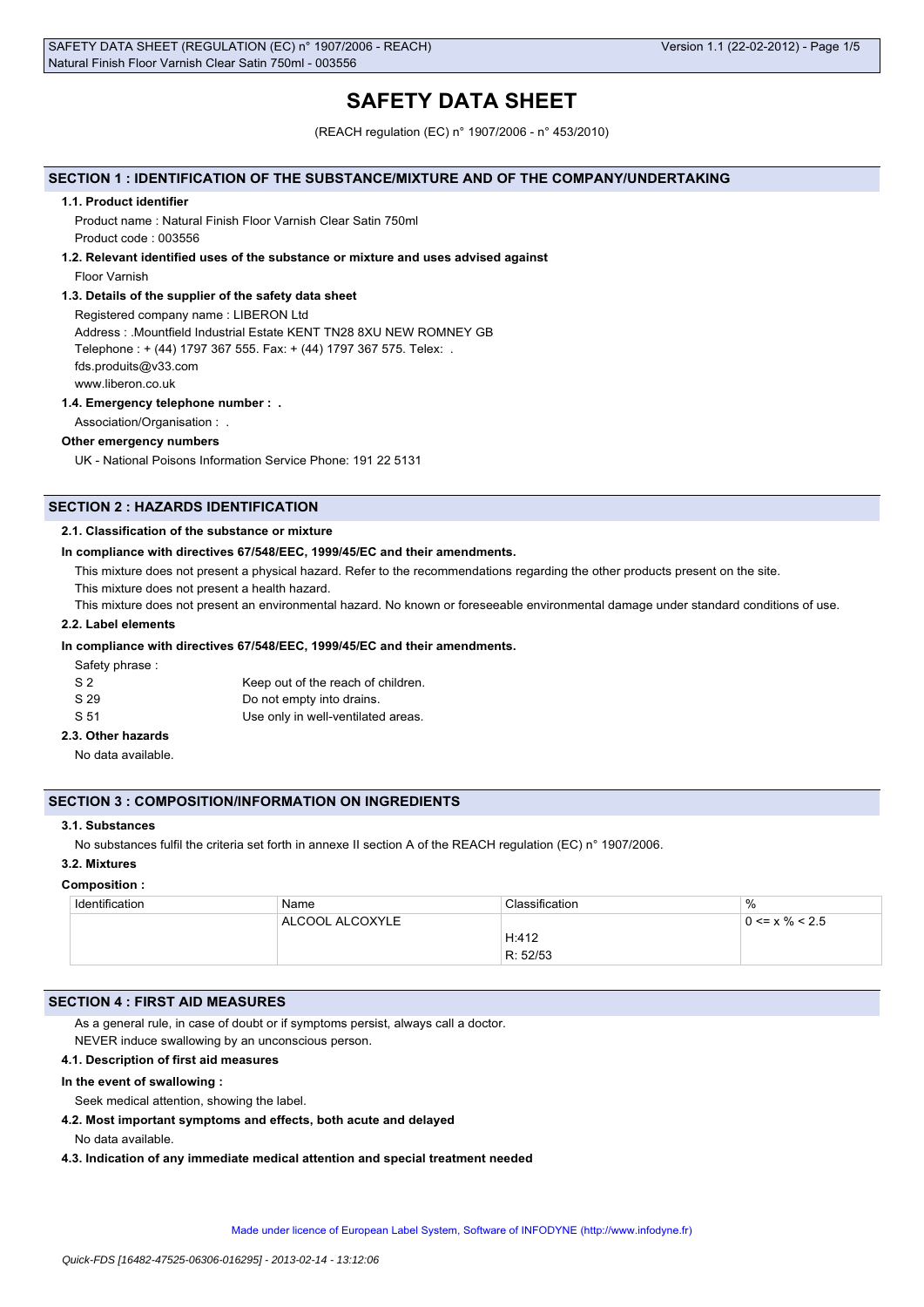## No data available.

#### **SECTION 5 : FIREFIGHTING MEASURES**

#### Non-flammable.

# **5.1. Extinguishing media**

#### **Suitable methods of extinction**

- In the event of a fire, use :
- sprayed water or water mist
- foam
- multipurpose ABC powder
- BC powder
- carbon dioxide (CO2)

#### **Unsuitable methods of extinction**

In the event of a fire, do not use :

- water jet

#### **5.2. Special hazards arising from the substance or mixture**

A fire will often produce a thick black smoke. Exposure to decomposition products may be hazardous to health.

Do not breathe in smoke.

In the event of a fire, the following may be formed :

- carbon monoxide (CO)
- carbon dioxide (CO2)

# **5.3. Advice for firefighters**

No data available.

# **SECTION 6 : ACCIDENTAL RELEASE MEASURES**

#### **6.1. Personal precautions, protective equipment and emergency procedures**

Consult the safety measures listed under headings 7 and 8.

# **For fire-fighters**

Fire-fighters will be equipped with suitable personal protective equipment (See section 8).

### **6.2. Environmental precautions**

Contain and control the leaks or spills with non-combustible absorbent materials such as sand, earth, vermiculite, diatomaceous earth in drums for waste disposal.

Prevent any material from entering drains or waterways.

# **6.3. Methods and material for containment and cleaning up**

Clean preferably with a detergent, do not use solvents.

# **6.4. Reference to other sections**

No data available.

### **SECTION 7 : HANDLING AND STORAGE**

Requirements relating to storage premises apply to all facilities where the mixture is handled.

**7.1. Precautions for safe handling**

Always wash hands after handling.

# **Fire prevention :**

Prevent access by unauthorised personnel.

**Recommended equipment and procedures :**

For personal protection, see section 8.

Observe precautions stated on label and also industrial safety regulations.

#### **Prohibited equipment and procedures :**

No smoking, eating or drinking in areas where the mixture is used.

### **7.2. Conditions for safe storage, including any incompatibilities**

# No data available.

# **Storage**

Keep out of reach of children.

Do not allow to freeze

# **Packaging**

Always keep in packaging made of an identical material to the original.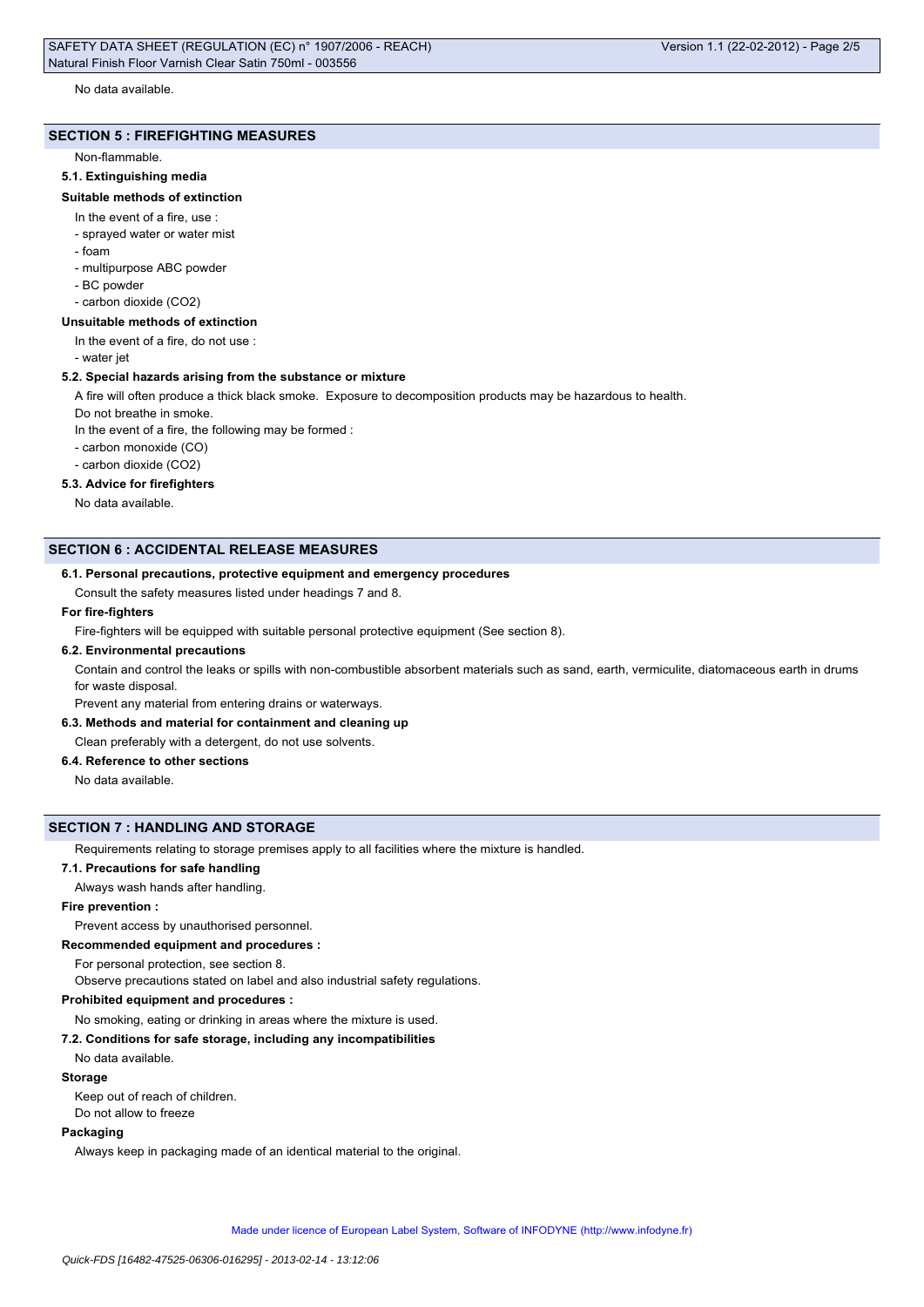# **7.3. Specific end use(s)**

No data available.

# **SECTION 8 : EXPOSURE CONTROLS/PERSONAL PROTECTION**

### **8.1. Control parameters**

No data available.

# **8.2. Exposure controls**

# **Personal protection measures, such as personal protective equipment**

Use personal protective equipment that is clean and has been properly maintained.

Store personal protective equipment in a clean place, away from the work area.

Never eat, drink or smoke during use. Remove and wash contaminated clothing before re-using. Ensure that there is adequate ventilation, especially in confined areas.

#### **- Eye / face protection**

## Avoid contact with eyes.

Use eye protectors designed to protect against liquid splashes

Before handling, wear safety goggles in accordance with standard EN166.

# **- Hand protection**

Wear suitable protective gloves in the event of prolonged or repeated skin contact.

- Type of gloves recommended :
- Natural latex
- Nitrile rubber (butadiene-acrylonitrile copolymer rubber (NBR))
- PVC (polyvinyl chloride)
- Butyl Rubber (Isobutylene-isoprene copolymer)
- **Body protection**

Work clothing worn by personnel shall be laundered regularly.

After contact with the product, all parts of the body that have been soiled must be washed.

### **SECTION 9 : PHYSICAL AND CHEMICAL PROPERTIES**

# **9.1. Information on basic physical and chemical properties**

# **General information :**

| Physical state:                                        | fluid liquid.   |  |
|--------------------------------------------------------|-----------------|--|
| Important health, safety and environmental information |                 |  |
| pH :                                                   | $8.50$ .        |  |
|                                                        | slightly basic. |  |
| Boiling point/boiling range:                           | not relevant.   |  |
| Flash point interval:                                  | not relevant.   |  |
| Vapour pressure :                                      | not relevant.   |  |
| Density:                                               | >1              |  |
| Water solubility:                                      | Dilutable.      |  |
| Melting point/melting range:                           | not relevant.   |  |
| Self-ignition temperature :                            | not relevant.   |  |
| Decomposition point/decomposition range :              | not relevant.   |  |
|                                                        |                 |  |

# **9.2. Other information**

No data available.

# **SECTION 10 : STABILITY AND REACTIVITY**

### **10.1. Reactivity**

No data available.

**10.2. Chemical stability**

This mixture is stable under the recommended handling and storage conditions in section 7.

# **10.3. Possibility of hazardous reactions**

No data available.

#### **10.4. Conditions to avoid**

Avoid :

- frost

**10.5. Incompatible materials**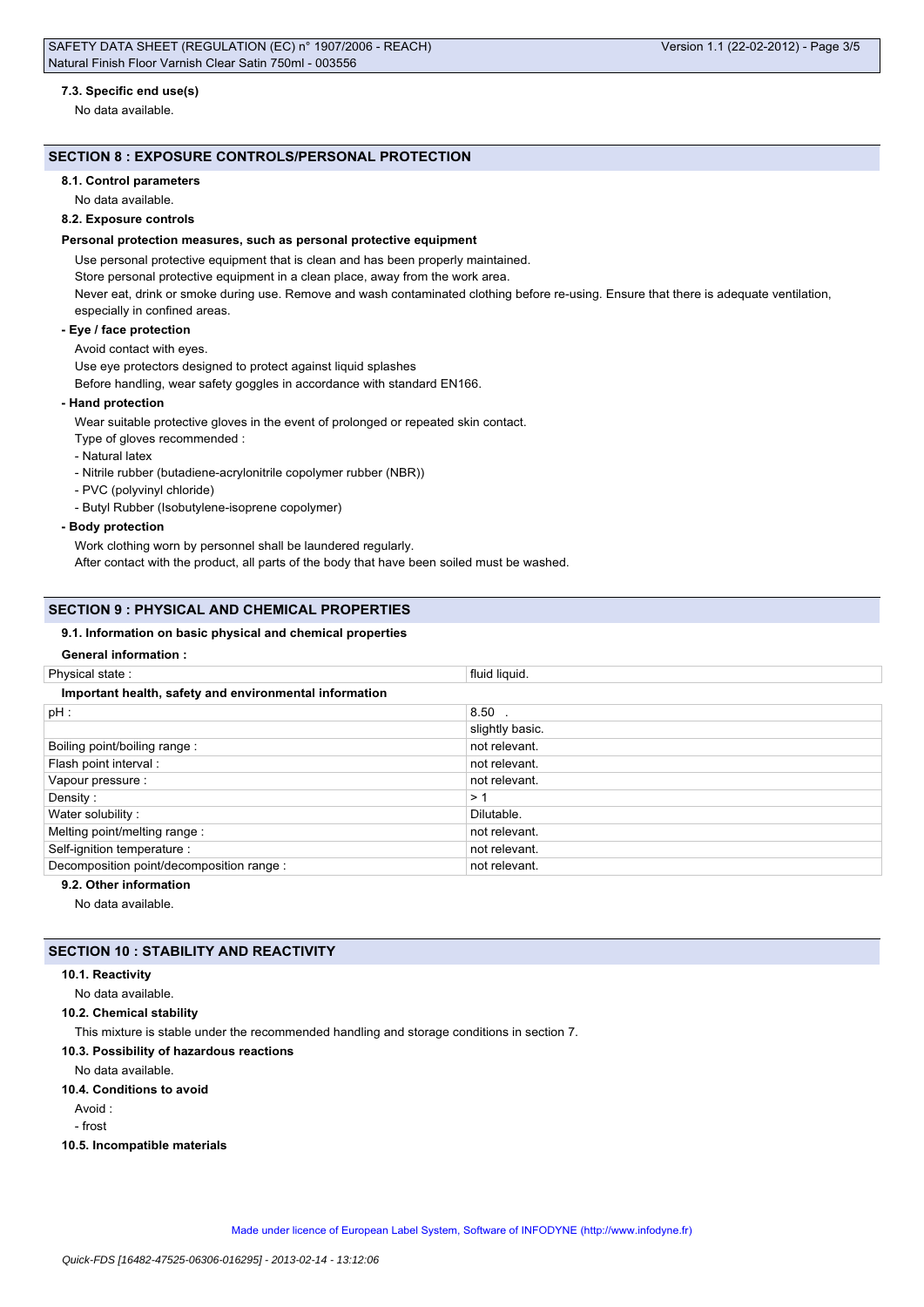# **10.6. Hazardous decomposition products**

The thermal decomposition may release/form :

- carbon monoxide (CO)

- carbon dioxide (CO2)

# **SECTION 11 : TOXICOLOGICAL INFORMATION**

# **11.1. Information on toxicological effects**

No data available.

#### **11.1.1. Substances**

No toxicological data available for the substances.

# **11.1.2. Mixture**

No toxicological data available for the mixture.

### **SECTION 12 : ECOLOGICAL INFORMATION**

#### **12.1. Toxicity**

#### **12.1.1. Substances**

No aquatic toxicity data available for the substances.

# **12.1.2. Mixtures**

No aquatic toxicity data available for the mixture.

#### **12.2. Persistence and degradability**

No data available.

# **12.3. Bioaccumulative potential**

No data available.

# **12.4. Mobility in soil**

No data available.

# **12.5. Results of PBT and vPvB assessment**

No data available.

# **12.6. Other adverse effects**

No data available.

# **SECTION 13 : DISPOSAL CONSIDERATIONS**

Proper waste management of the mixture and/or its container must be determined in accordance with Directive 2008/98/EC.

#### **13.1. Waste treatment methods**

Do not pour into drains or waterways.

# **Waste :**

Waste management is carried out without endangering human health, without harming the environment and, in particular without risk to water, air, soil, plants or animals.

Recycle or dispose of waste in compliance with current legislation, preferably via a certified collector or company.

Do not contaminate the ground or water with waste, do not dispose of waste into the environment.

### **Soiled packaging :**

Empty container completely. Keep label(s) on container. Give to a certified disposal contractor.

# **SECTION 14 : TRANSPORT INFORMATION**

Exempt from transport classification and labelling.

Transport product in compliance with provisions of the ADR for road, RID for rail, IMDG for sea and ICAO/IATA for air transport (ADR 2011 -IMDG 2010 - ICAO/IATA 2012).

# **SECTION 15 : REGULATORY INFORMATION**

# **15.1. Safety, health and environmental regulations/legislation specific for the substance or mixture**

# **- Particular provisions :**

No data available.

# **15.2. Chemical safety assessment**

No data available.